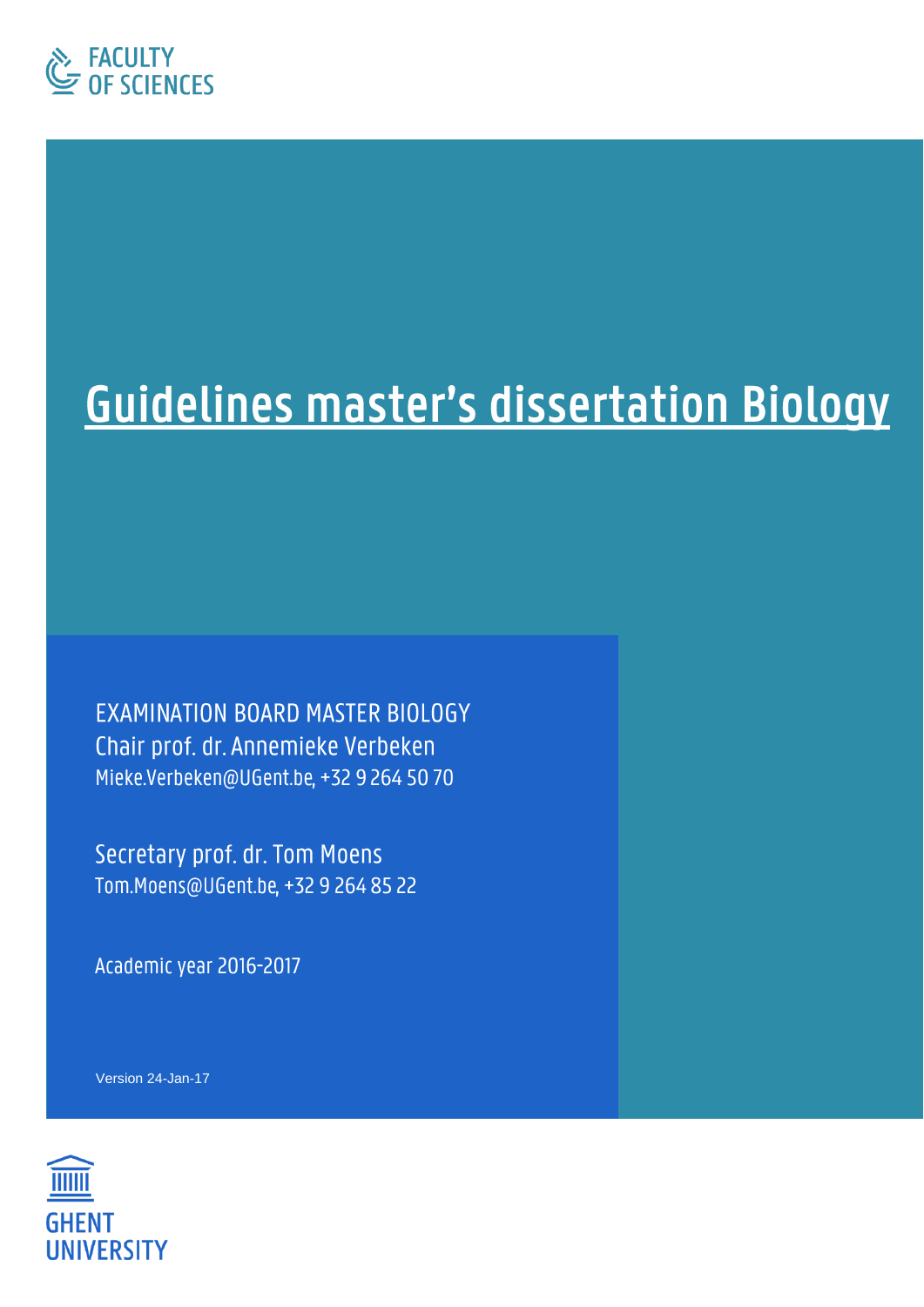## *Registration of master's dissertation topics*

- 1. Around **October 1**, the Chair of the Educational Board (ECB) calls upon (1) all ZAP-members and postdoctoral researchers of the Department of Biology (WE11) as well as (2) the lecturers of other departments involved in the Biology training to submit topics for the assignment related to the course 'Academic Grant Writing' (referred to as 'seminar work') (current academic year) and the resulting master's dissertation (next academic year).
- <span id="page-1-0"></span>2. ZAP-members and postdoctoral researchers of the Department of Biology, and of other departments within or outside the Faculty of Science, belonging to Ghent University and involved in the Biology programme, can act as supervisor. Other ZAP-members (e.g. honorary visiting professors) can act as supervisor provided that this is approved by the Examination Committee.
- 3. ZAP members and employees (in possession of a doctoral degree and appointed for at least the duration of the master's dissertation) from other universities or scientific institutions can submit topics through a senior academic staff member or postdoctoral researcher of the Biology Department or via lecturers from other departments involved in the Biology training. If an external supervisor is involved, an internal supervisor needs to be appointed too. The persons involved decide between themselves who becomes supervisor and who co-supervisor.
- 4. Topics (always in English, in order to allow foreign students to choose a subject) should be submitted before **October 23** via Curios, where the following information is required: (1) the tentative title; (2) the *supervisor (promoter)*; (3) facultatively also the *co-supervisor*; (4) the *effective tutor* (this may be a ZAP member (whether or not the supervisor), a postdoctoral researcher or a doctoral student with expertise on the subject); and (5) the description of the subject (max. 1 page). The Curios link and further guidance for this procedure will be communicated via Minerva and e-mail.
- 5. If students wish to submit their own subjects, they should do so in time (**before October 15**) by contacting a potential supervisor (see above) and write out the subject in consultation with him/her. The supervisor registers this topic following the procedure described in section [2,](#page-1-0) before October  $24<sup>th</sup>$ stating the name of the student who will carry out the subject.
- 6. The ECB shall evaluate all topics submitted for its contents and the link with the potential promoter, and shall approve no later than **November 4 th** .
- 7. On **November 14<sup>th</sup>** the ECB will spread the approved subjects among the students of the 1<sup>st</sup> Master of Biology (via Minerva). Students can then start informing themselves with the involved research groups (supervisors, cosupervisors, tutors). Infosessions may be organized by these research groups (call and ppt's will be communicated via Minerva).
- 8. Choice of subject and motivation: every student registers for one topic explaining why he/she chooses this topic, deadline is November 28<sup>th</sup>. If several students chose the same subject, the supervisor decides who gets the topic assigned (**deadline December 2 nd**). The supervisor will contact the students involved. Those who are not selected in this first round, should look for a new subject, and therefore contact the supervisors involved. The list of topics still available can be accessed through Minerva. All students should have a topic assigned to **before December 9 th .**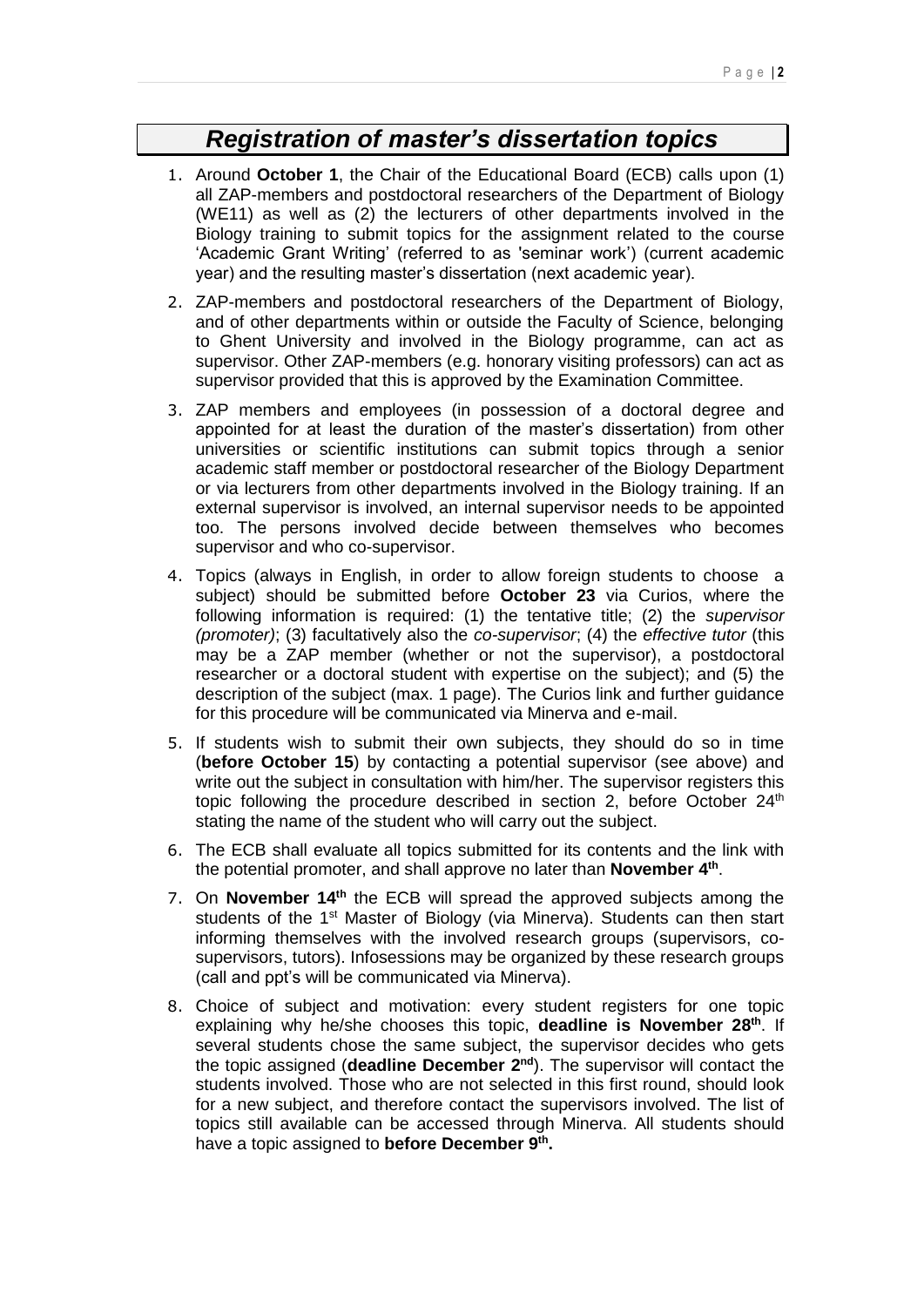- 9. The seminar work is executed during the second semester of the first master year. If the student succeeds for this course, he/she can start with the implementation of the master's dissertation. The final title and readers, as proposed by the supervisors, are fixed in March. Only in exceptional cases, the master's dissertation can deal with a subject other than the seminar work and this always requires a thorough motivation of the supervisor and ratification of the Educational Board.
- 10.Per master's dissertation, three readers (commissioners) are indicated, where at least one member is not part of the supervisor's research group or is part of this research group but involved in a distinctly different research line. A reader that is not a PhD, should have at least four years of experience in scientific research.

A tutor cannot act as reader, because tutors are already involved in filling out the score form "supervisor" together with the supervisor. A co-supervisor may act as reader, on condition that the other reader is external to both the research groups of supervisor and co-supervisor, or is involved in a distinctly different research line.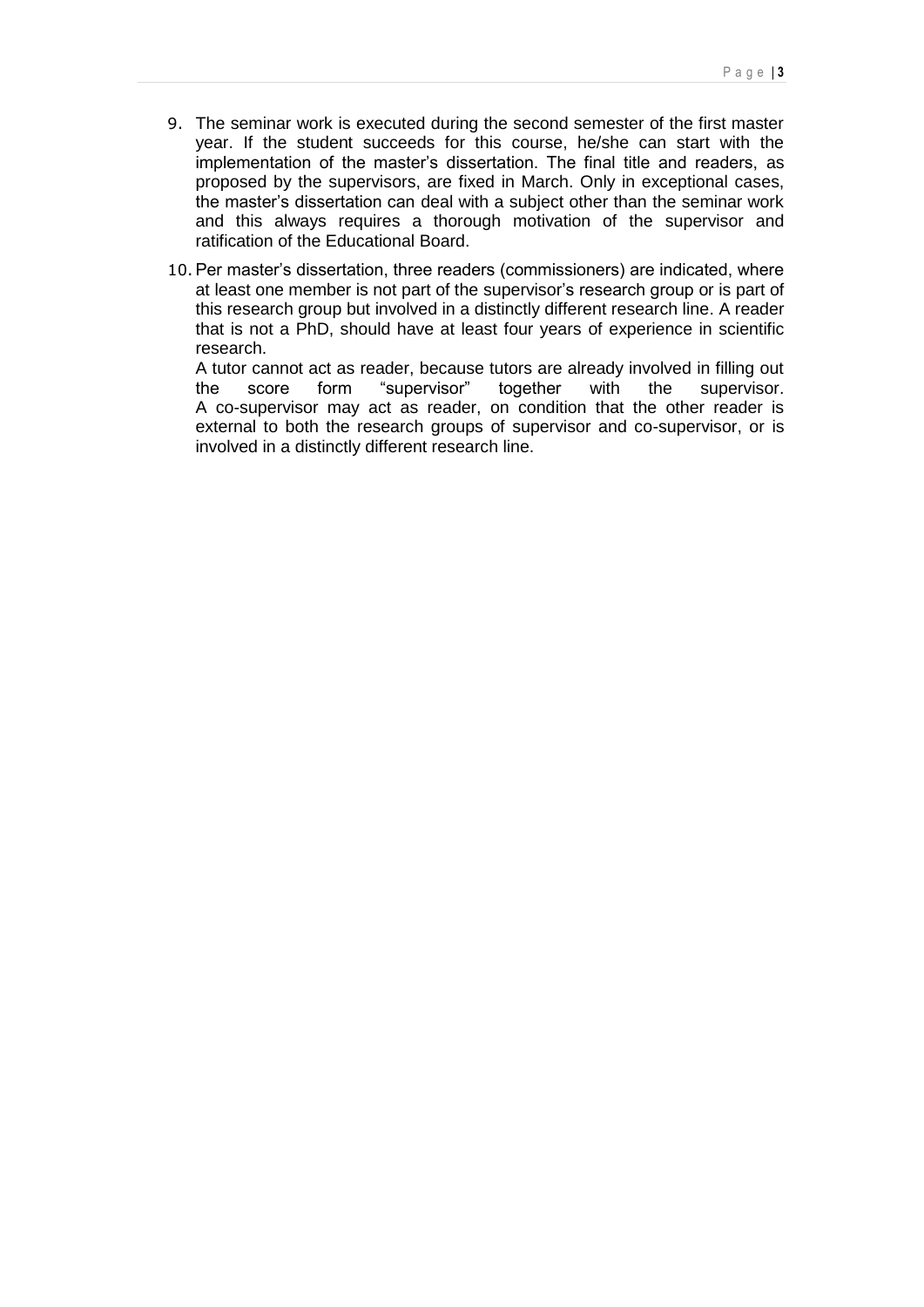## *Assignment, objectives and evaluation of the task within the course "Academic Grant Writing" - Seminar work (1st master of Biology)*

- 11.The assignment involves the development of a full project proposal (format is FWO PhD grants), which involves the topic of the master's dissertation as the central theme.
- 12.The objective of this assignment is twofold:
	- a. Putting in practice the skills of scientific reporting, with obtaining research funding for the project as a (virtual) goal (as explained during the lectures "Academic Grant Writing");
	- b. Working out the conceptual framework and literature state-of-the-art that is related to the topic, making clear what the scientific question/problem is, what the objectives/hypotheses of the project are, and how they will be tackled (methodologically). The master thesis should then be a subtopic of this proposal (See [ECTS sheet](http://studiegids.ugent.be/2016/EN/studiefiches/C003302.pdf) for more details)
- 13.The evaluation is based on the objectives set out above, and is performed by one of the instructors(lecturers) of the course and by the supervisor(s). The lecturers evaluate the work mainly with respect to the first objective (a) and will focus more on generic competences, whereas the scientific content (objective b) is evaluated by the supervisor (and co-supervisors). The evaluation happens by means of a [form,](https://edit.ugent.be/we/biology/nl/onderwijs/bamaproeven/2016-2017/bama-interne-info/evaluatieform-seminariewerk.docx) where a rating is assigned to different sections that apply to the research proposal and that reflect the competences being achieved (learning outcomes).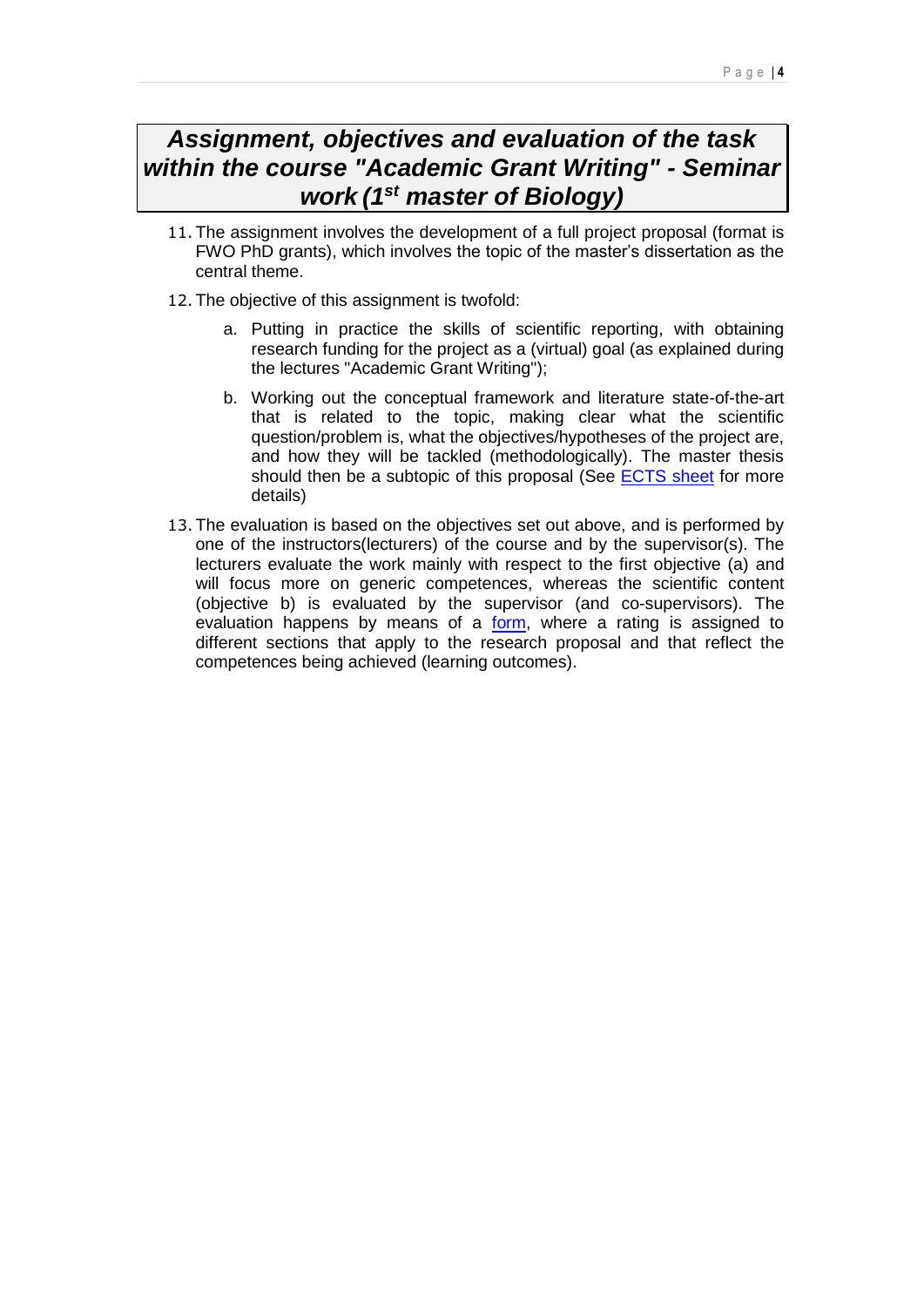## *Form, minimum content and submission date of the master's dissertation*

#### **General**

<u>.</u>

- 14.The master's dissertation must be written in Dutch or English and include the following sections (general guidelines and tips for writing scientific texts are handed over in the course "Wetenschappelijke methode en Bachelorproef"): (1) introduction (incl. problem), (2) objective(s), (3) material and methods, (4) results, (5) discussion (6) conclusion, (7), summary (8), acknowledgments, (9) reference list ((10), see also paragraph [24\)](#page-5-0).
- 15.**Level, quality and depth of the master's dissertation must be equivalent to or in the form of a scientific publication in a peer-reviewed journal. The master's dissertation should, in other words, pursue conciseness: the quotation of the master's dissertation does not depend on its volume**. In addition it may even be opted to write the dissertation in manuscript form for a scientific publication in a peer-reviewed journal. This should be done in consultation with the supervisor. It may be decided that additional information (which may be inserted into a dissertation, but not in a manuscript) is added as an appendix.
- 16.In the section *Introduction*, the problem is specified in a general and sufficiently thorough scientific-historical context, with reference to the relevant scientific literature<sup>1</sup> and the research question(s). The subject is situated in the research field of the research group where the student works on his/her dissertation (where relevant, with reference to the project in which the research is done).
- 17.In the section *Objective,* the objectives and working hypotheses (that are to be focused on in the discussion and summary) are clearly defined and described.
- 18.In the section *Material and methods,* the experimental design of the research is clearly formulated. Here a brief description of the nature and origin of the study objects ánd a thorough and complete review of the methods is given: study field, sampling equipment and techniques, identification work, experimental design, statistical and/or mathematical processing, used equipment and techniques, software ... The research groups and institutions where the work (or parts of it) was performed are also explicitly mentioned.
- 19.In the section *Results*, observations and results from the analyses are presented in a clear and logical structure. Tables and figures are clearly integrated in the text or displayed separately (if there are many illustrations, it is desirable to include them in a separate bundle) and must always be provided with a clear legend. In any case, the text should refer to every table and/or figure explicitly and unambiguously. Extensive tables with primary data (measurements, counts, etc.) should never be included *in* the text, but should be enclosed as an appendix (see paragraph [26\)](#page-7-0).

<sup>&</sup>lt;sup>1</sup> A separate and comprehensive section 'study of literature' is not mandatory, and must focus on the topic of the problem. A 'study of literature' is not a compilation of all information that indirectly relates to the master's dissertation (see lectures 'Academic Grant Writing').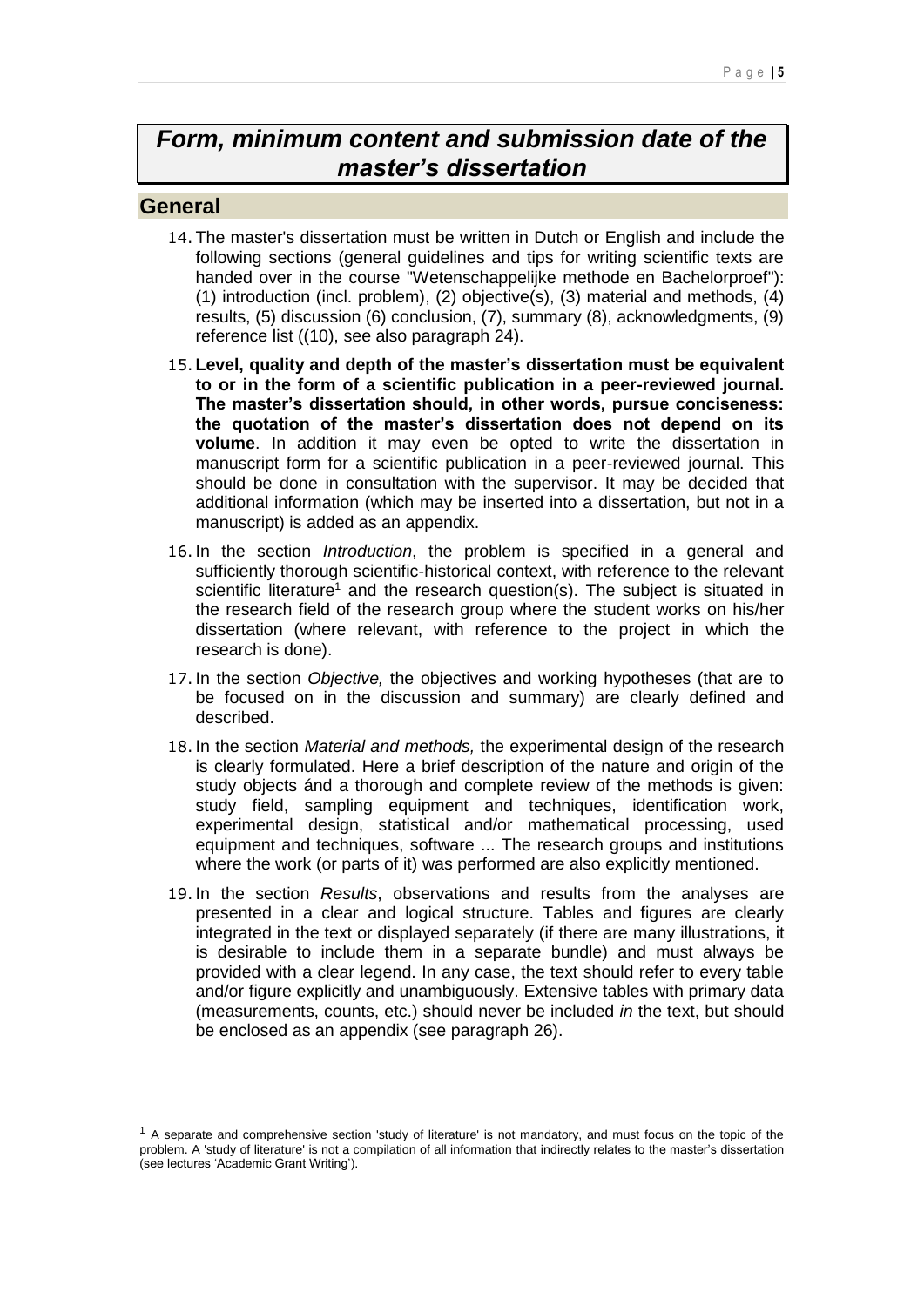- 20.In the section *Discussion,* the results are critically discussed ánd compared with the relevant literature, all in relation to the hypotheses formulated earlier. No new observations from the study should be presented here. Only those results should be summarized and discussed where additional information (through integration with literature) is being provided (so, the *Discussion* should not be a repetition of what is already mentioned in the *Results* part).
- 21.At the end of the *Discussion* follow the *Conclusions*. These include a brief and in consecutive points formulated summary of the main findings of the study (focusing on those that directly answer the hypotheses formulated).
- 22.The *Summary* must cover minimum two, maximum three pages. An English translation of the summary is required, especially if the work is situated within an international project. If the master's dissertation is written in English, a Dutch summary should be added.
- 23.The *Reference* list contains only publications referred to in the text by author's name and year (articles and books), with full reference, in a clear alphabetical list (by author's name). Background literature read by the student, which is not explicitly referred to in the work, is not included in the reference list. More information about bibliography, can be found in the (Dutch) document with the *guidelines* for the Bachelor's dissertation (also available on the Minerva infosite CBBIOL).
- <span id="page-5-0"></span>24.In specific cases it is advisable to add a glossary, an index of taxa and/or keywords, etc..
- 25.The title page should be composed as follows, and should include at least the information mentioned below. In case of confidential scientific data, a copyright clause may be included (see below). This clause can be listed on the first page after the title page. (A template for the cover page and first page can be found on the Minerva infosite CMBIOY, where fields can be filled out using the F11 key.)
	- a. Name research group
	- b. Name & surname student
	- c. Title master's dissertation
	- d. Names & titles supervisors and co-supervisors (in case of a cosupervisor external to Ghent University, also name institution)
	- e. Name of tutor(s)
	- f. Listing:
		- i. *NL:* "Masterproef voorgelegd tot het behalen van de graad van Master of Science in Biology"
		- ii. *ENG:* "Master's dissertation submitted to obtain the degree of Master of Science in Biology"
	- g. Copyright clause:
		- i. **NL:** "© Deze masterproef bevat vertrouwelijke informatie en vertrouwelijke onderzoeksresultaten die toebehoren aan de UGent. De inhoud van de masterproef mag onder geen enkele manier publiek gemaakt worden, noch geheel noch gedeeltelijk zonder de uitdrukkelijke schriftelijke voorafgaandelijke toestemming van de UGent-vertegenwoordiger, in casu de promotor. Zo is het nemen van kopieën of het op eender welke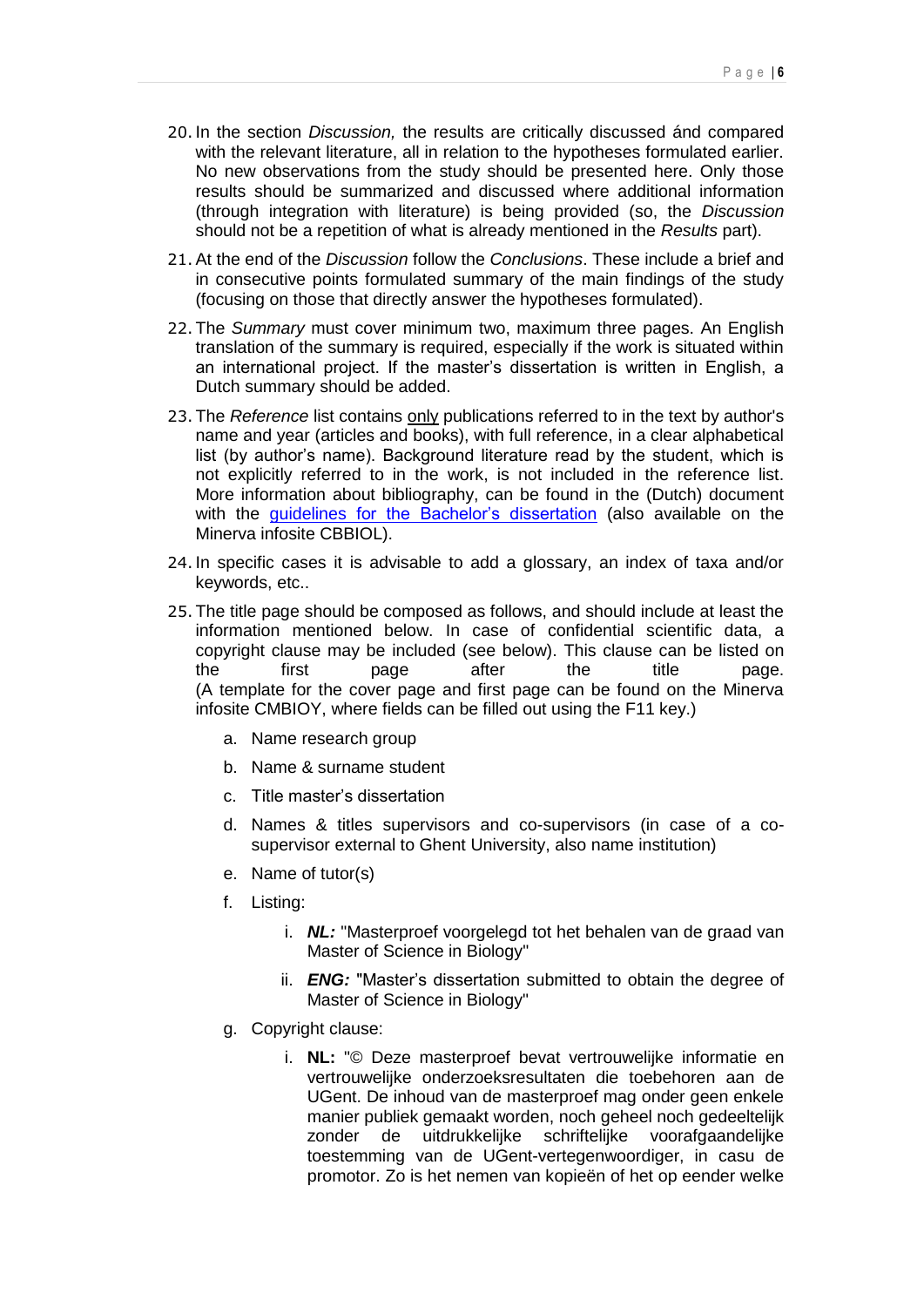wijze dupliceren van het eindwerk verboden, tenzij met schriftelijke toestemming. Het niet respecteren van de confidentiële aard van het eindwerk veroorzaakt onherstelbare schade aan de UGent. Ingeval een geschil zou ontstaan in het kader van deze verklaring, zijn de rechtbanken van het arrondissement Gent uitsluitend bevoegd daarvan kennis te nemen."

ii. **ENG:** "© All rights reserved. This thesis contains confidential information and confidential research results that are property to the UGent. The contents of this master thesis may under no circumstances be made public, nor complete or partial, without the explicit and preceding permission of the UGent representative, i.e. the supervisor. The thesis may under no circumstances be copied or duplicated in any form, unless permission granted in written form. Any violation of the confidential nature of this thesis may impose irreparable damage to the UGent. In case of a dispute that may arise within the context of this declaration, the Judicial Court of Gent only is competent to be notified."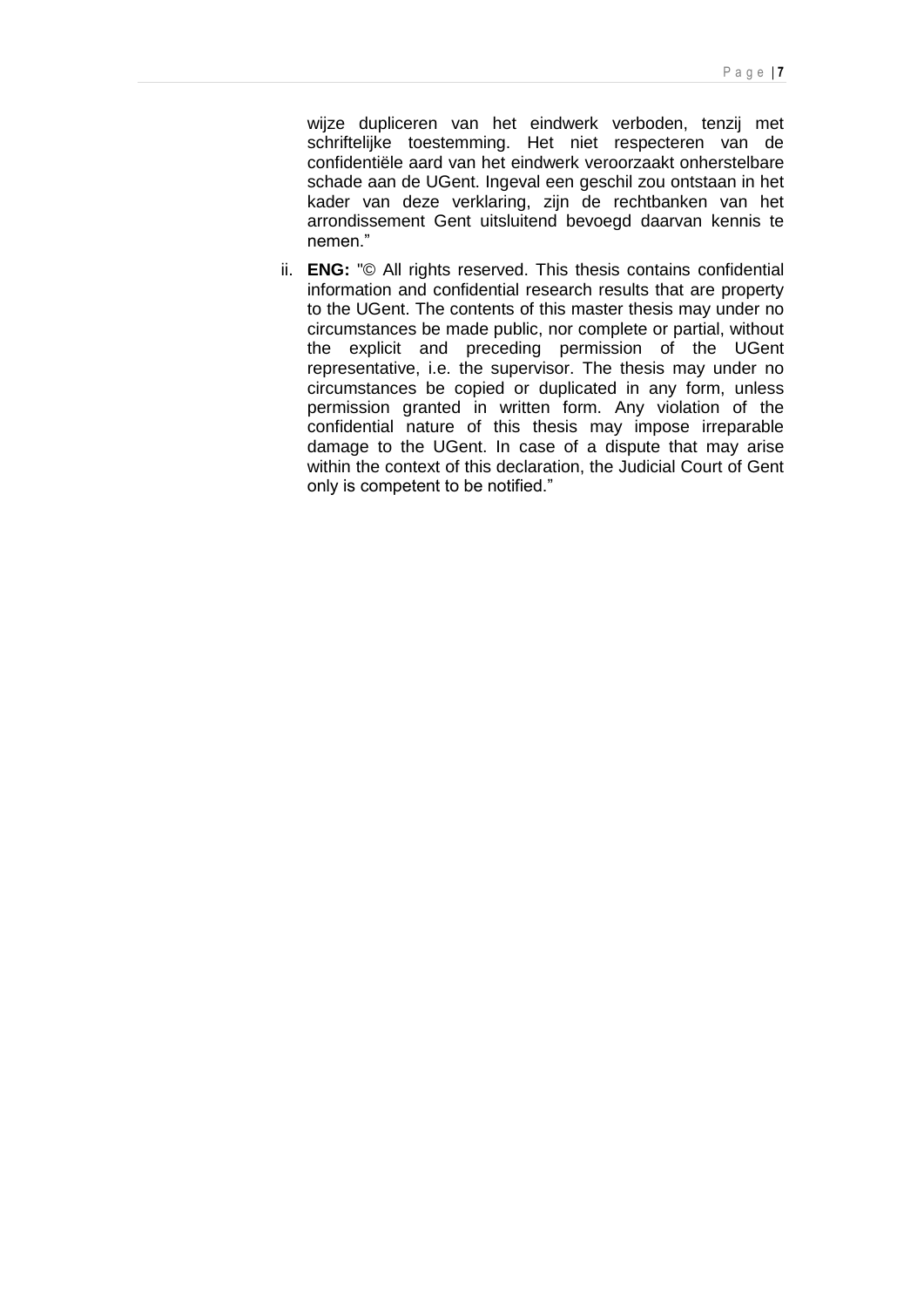- <span id="page-7-0"></span>26.The student consults with his/her supervisor how the **primary data** (counts, measurements, etc.) on which the master's dissertation is based, are to be presented. This can be done as an attachment to the Minerva master's dissertation module CX00002A, where the separate attachment(s) can be marked as confidential, or in any other way.
- <span id="page-7-1"></span>27. Minimum two printed copies of the master's dissertation are submitted at the secretariat of the Examination Board (Inge Borghgraef, K.L.Ledeganckstraat 35, 3<sup>rd</sup> floor, 3<sup>rd</sup> [phase, room 3 02.](https://soleway.ugent.be/routes/993)). These are for the University Library, and for the Chair of the Examination Board. The latter copy is also available as an inspection copy for the jury of the Prize Pierre Verkerk, the Prize Francine Ronsse and the Prize Gabriëlle De Waele (see paragraph [46\)](#page-10-0). **If more than 2 printed copies are needed** (supervisors and readers can request a hardcopy in addition to the electronic version), the students are informed in time: a list of reading commissioners who want a hard copy will appear on Minerva well in advance of the deadline. These paper copies *for supervisor and readers* should be submitted to Mrs. Borghgraef who will forward them. The student asks the supervisor if a printed copy is needed for the *cosupervisor* and the *tutor*, and delivers these him/herself.

Note: It is allowed and even desirable that the master's dissertation is printed on recycled paper. Choose high-quality paper so that text and figures don't lose legibility. Double-sided printing is also encouraged. A **pdf version** should be uploaded to the **master's dissertation module of the Faculty of Science at Minerva** (Course site **CX00002A**) (See the [manual](http://icto.ugent.be/en/manual/Minerva/Dissertation) for students and supervisors) The **certificate** that is generated by the student, should be issued along with the printed copies. The electronic version will be forwarded by the secretary of the Examination Board to the supervisor, readers, co-supervisors and tutors.

- <span id="page-7-2"></span>28.In the first examination period (June), the master's dissertation is submitted personally by the student on the annually communicated deadline (this academic year on **May 29 2016 before 4:00 pm**) (see [27\)](#page-7-1). Students are urged to submit the master's dissertation during the first examination period. Only dissertations submitted in the first examination session are eligible for the Prizes Verkerk, Francine Ronsse and Gabriëlle De Waele (see paragraph [46\)](#page-10-0). Only in specific circumstances and after consultation with the supervisor and the Examination Board, a master's dissertation can be submitted in the second examination period (September). Master's dissertations that are not submitted by the deadline of the first examination period, will automatically be postponed to the next examination period. In the second examination period, the deadline for submission is **August 21, 2016 before 12:00 am**.
- 29.In preparation of the oral defence (Dutch or English) of the master's dissertation, a PowerPoint presentation is to be prepared. This should be done in consultation with the supervisor and tutor. The results are to be presented in a lecture room (reserved by the supervisor). The supervisor makes the reservation and invites co-supervisors, readers, tutors and student. The defence can be organized per research group, where the students working in the same group attend each other's presentation, or it can be organized student per student.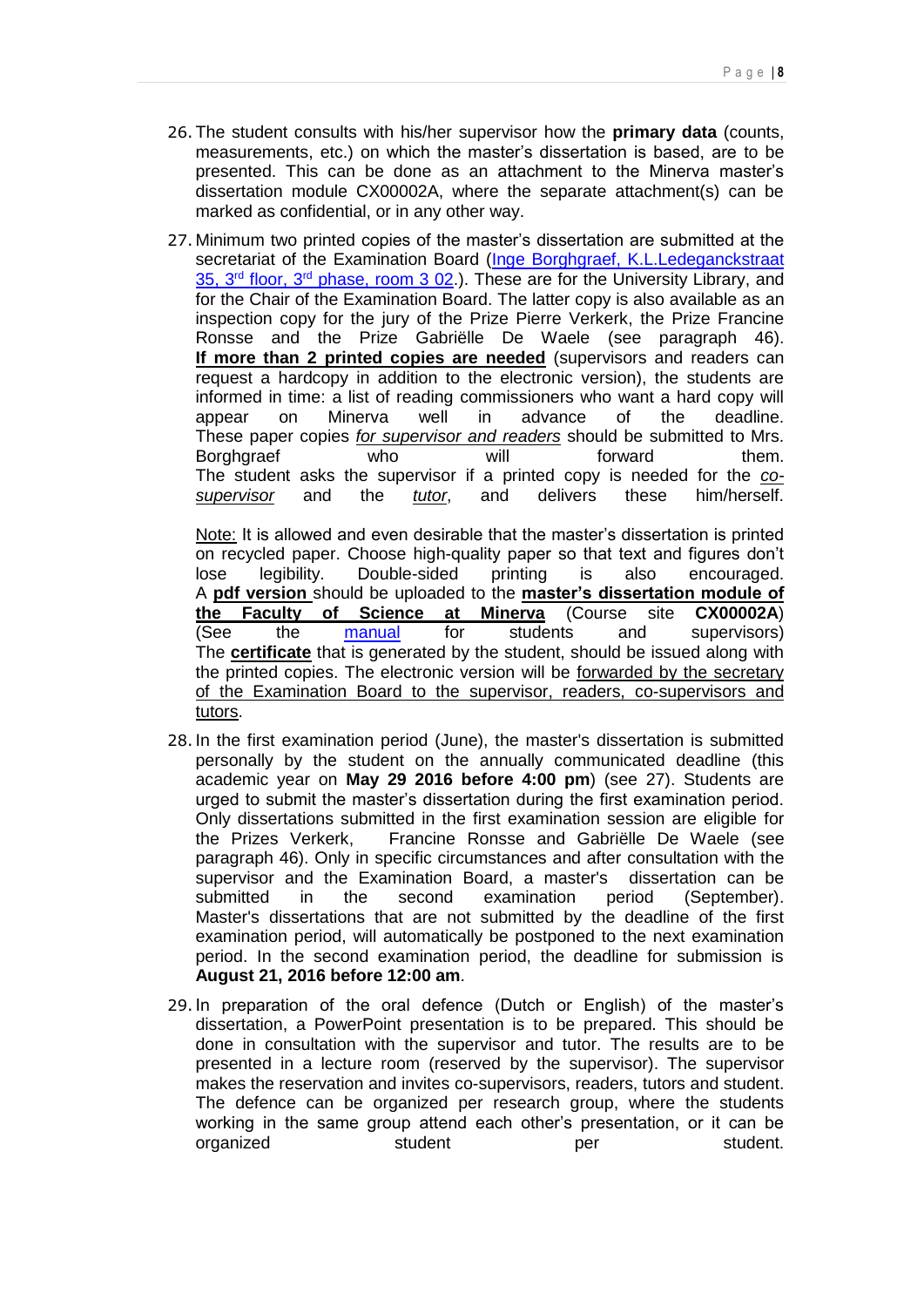### **Code of conduct**

- 30.The data obtained by the student in the context of the master's dissertation are *not* his/her personal property. They belong to the client requesting the research, the research group, the funding authorities and/or institution where the research was carried out. Scientific knowledge, funded by the community, belongs to the community.
- 31.Students have the right to be co-authors of publications that directly follow from the data obtained within the master's thesis. The rights to co-authorship of the student expire after two years (unless otherwise agreed), if he/she has shown no interest in publishing until then, despite former agreement about it.
- 32.When two (or more) students work on closely related subjects, where even data from one student have to be mentioned in the master's dissertation of the other student (and eventually further processed), every student states clearly which data were collected by him/herself and which by the fellow student. Since the master's dissertations, as a formal course to be examined, imply an individual assessment of each student, they should also be made individually by each student. In all fairness, no data from one student can be recorded by the other one without acknowledgment, even if they went together in the field or carried out experiments together. In this case, the students, together with their supervisors, make correct agreements on the separation of data (in terms of authorship) in the master's dissertation. In contrast to the preparation of manuscripts for scientific publications, where no individual examination assessment is involved, and that can be fully achieved through teamwork (and thus justify a co-authorship), master's dissertations are courses from the second cycle of the individual training that need to be assessed individually.
- 33.The supervisor must obviously be qualified for the subject, if necessary assisted by a tutor and/or a co-supervisor. In any case, the supervisor has the final responsibility regarding the continued supervision of the student (available for meetings, problem solving, act in case of delays so that the deadline is met, ...).
- 34.A change in supervisor can only be allowed at the request of the initially appointed supervisor.
- 35.The supervisor has to make available the necessary physical infrastructure (in terms of instruments, computer and space), literature and financial means for the student (s) or he has an agreement regarding this with a colleague. Within the foregoing context, there may initially be more master's dissertation topics presented to the students by a potential supervisor than there is room available, but ultimately, there may be no more subjects allowed to students then (1), the space available needed to perform the required research activities, and (2) that the mentoring capacity allow, but (3) in any case, there will be no more than three master's dissertations per supervisor-tutor or per tutor allowed within each research group (eg: max 3 if the supervisor is also tutor, max 3 if the supervisor is not a tutor and disposes of a tutor, max 6 if the supervisor is not a tutor and disposes of two tutors, or if the supervisor is tutor, and disposes of one additional tutor, etc...).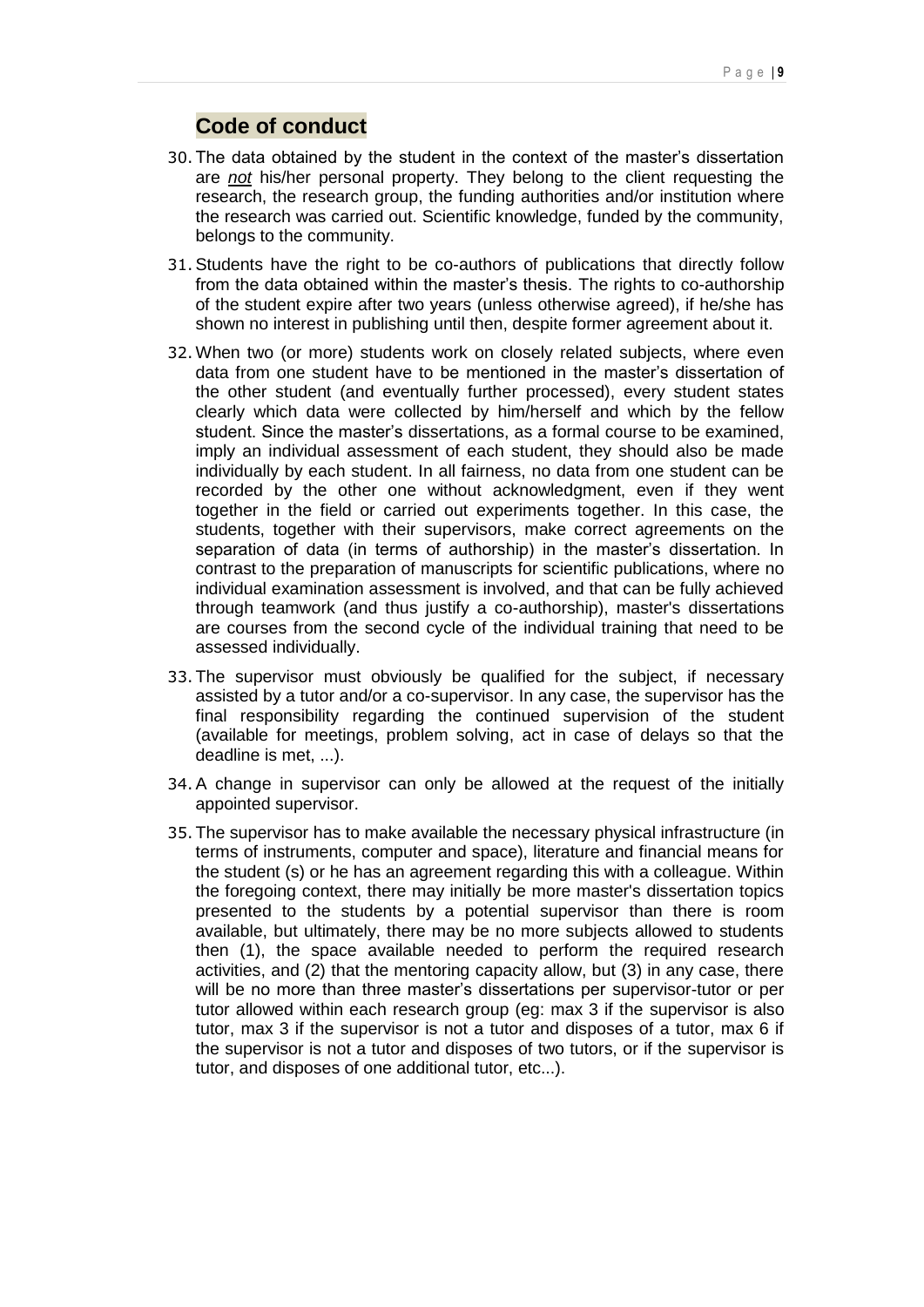- 36.The supervisor makes sure that the student submits his/her master's dissertation before the absolute deadline (build in safety margin in the timing!) (See paragraph [28\)](#page-7-2); the student respects the agreed timing and keeps in mind that the supervisor and/or tutor can read the texts and provide feedback before the final version is submitted. The Examination Board convenes the reading committee for the defence (and individually claimed defence if needed) of the master's dissertation and the final deliberation on it.
- <span id="page-9-0"></span>37.The supervisor and the other readers commit themselves to (1) duly fill out the evaluation forms in the Google Spreadsheets-file they will get access to, (2) to be present on the defence of the master's dissertation by the student, (3) to participate in the final deliberation on the master's dissertation and (4) to fill out the final assessment with the other readers and supervisor in the Google Spreadsheet for their students.
- 38. Readers working and living outside Ghent are reimbursed by the Biology Department for the substantiated travel expenses submitted by them regarding the presence on the presentation of the master's dissertation and the subsequent final deliberation.
- 39.In case of absence on the defence and the final deliberation of the master's dissertation, the reader motivates this in advance with the Chair or Secretary of the Examination Board, he/she also informs the supervisor, and communicates where, as well as when and how (phone, fax, e-mail) he/she can be reached for the final deliberation regarding the final assessment of the master's dissertation. He/she shares his/her agreement with the final marks by signed fax or e-mail (full print to be submitted by the supervisor to the Examination Board's secretary). Obviously, every supervisor does everything in his/her power to be present at the defence and to lead the subsequent deliberation with the other readers.
- 40.The students, supervisors and tutors may at any time *in the first order* contact the Chair of the Examination Board, if difficulties arise with regard to the master's dissertation in which they are involved. Of course, the student can, *in the second order,* in non-satisfaction, formulate his/her complaint to the Ombudsperson of the Faculty of Sciences of Ghent University